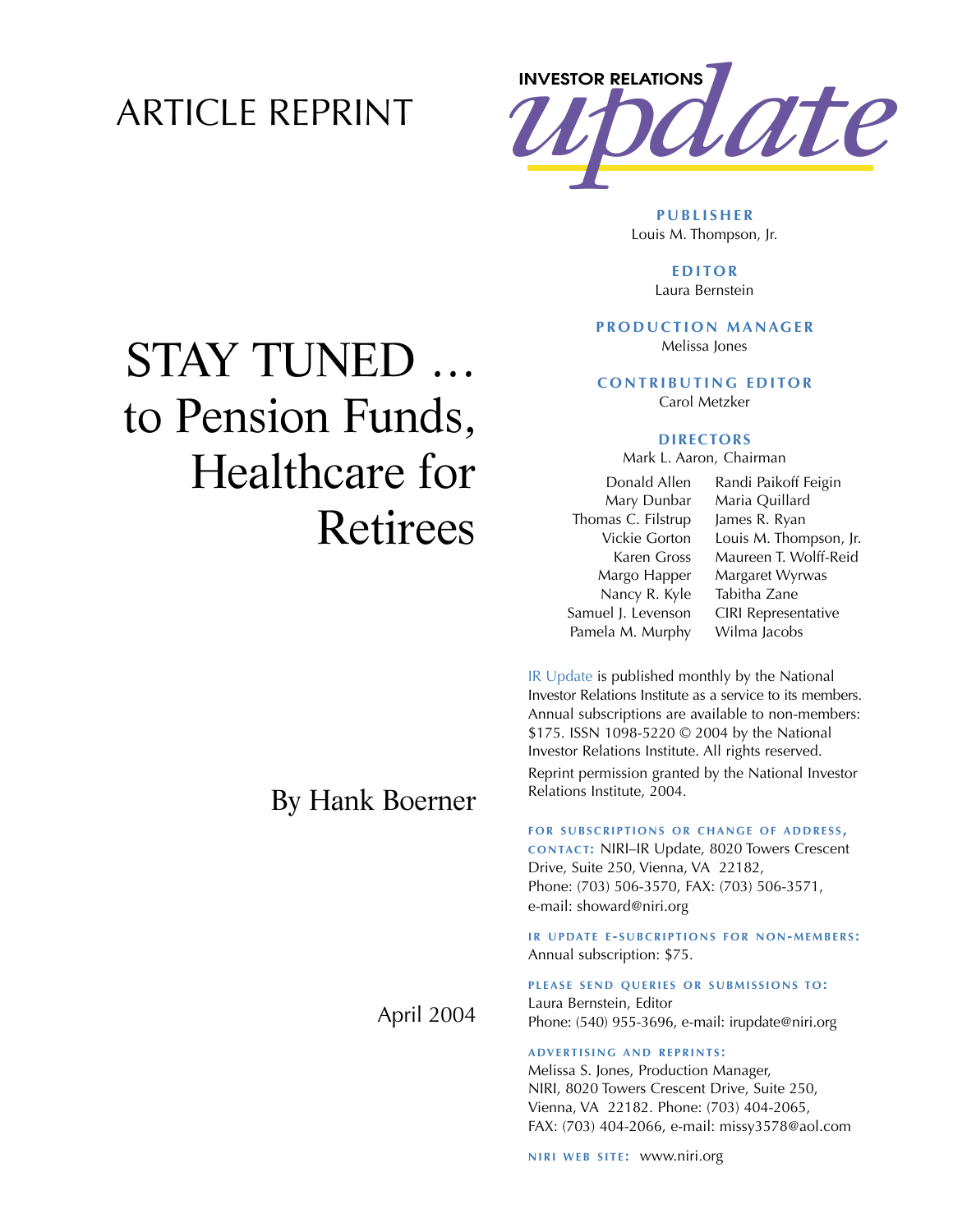# **STAY TUNED**

# STAY TUNED to Pension Funds, Healthcare for Retirees

To hear some in government tell it, there is a dark fore-<br>boding in the world of corporate finance: It's called<br>underfunded and failing corporate defined benefit pen-<br>sion plans for employees. Too much red ink in some plan boding in the world of corporate finance: It's called underfunded and failing corporate defined benefit pension plans for employees. Too much red ink in some plans, including those of large firms, poses a real threat to the federal government and taxpayers — short and long term.

True, this underfunding situation *could* pose a threat to (1) current retirees, if their defined benefit plans should fail; (2) future retirees, if no pension plan is there for them; (3) U.S. taxpayers, if a federal bailout is necessary to provide the statutory level of safety to beneficiaries of failed plans; and

(4) many corporate bottom lines, if federal regulators or lawmakers require fresh cash infusion or accelerated catch-up payments be made for lagging pension funds. The latter may be in the works, and corporate earnings could soon be affected. (Treasury Department sources have been quoted saying that the administration is looking into accounting treatment changes for pension plans.)

The counterargument from the corporate suite, however, is that, yes, fund returns on investments have been affected by the sluggish market returns of the past three years, but with the economy and market turnarounds under way, healthy returns on investment will soon boost fund balances to appropriate levels to cover future payouts. Not everyone is retiring tomorrow, so funding for the long term is the focus. A spokesperson for the American Benefits Council notes that imposing burdens on companies — such as new federal funding rules — might force some companies to immediately discontinue their plans. Employees in the plans would probably not react very well to the news their plan is going away.

**Stay Tuned to ... PBGC: Pension Benefit Guaranty** Corporation is the federal agency created by Congress to provide pension insurance for defined benefit corporate plans, similar to the FDIC insurance for bank customer deposits. Corporations pay annual premiums for their plans, and the pool covers corporate plans that fail due to bankruptcy or other reasons.

Today, PBGC says it has the largest deficit in its 30-year history: in excess of \$11.2 billion (at year end) in its singleemployer program. (The 2002 deficit was \$3.6 billion.) Public- and private-sector estimates of the total underfunding of all insured plans range up to an astonishing \$300 billion, depending on who is doing the counting. (PBGC confirms an

\$85 billion current long-term risk exposure.)

PBGC is supposed to be self-funded and generate income and reserves through insurance premiums paid by covered companies, by assuming assets from terminated corporate plans and bankruptcy recoveries and from earnings on invested assets. The agency has been shifting its own investments away from equities and into "safer" bonds and stock-like instruments — and apparently is encour-

aging corporate pension fund managers to take a serious look at using the same investment management approach.

The agency is currently paying monthly pensions to more than 450,000 retirees of failed plans, totaling \$2.5 billion in 2003. The agency earned \$3.3 billion on investments. Total assets are \$34 billion today vs. liabilities of \$45 billion.

Termination of large defined benefit plans — LTV Steel, Polaroid, USAir and other companies in the steel and airline industries (40 percent of failures) — and declining share prices of the agency's own equity investments have steadily eroded PBGC's asset base over the past three years.

Reformers claim that corporations have been overestimating the return on assets of their corporate defined benefit plans and therefore steadily underfunding their individual plans, which could also stress PBGC's safety net.



Hank Boerner